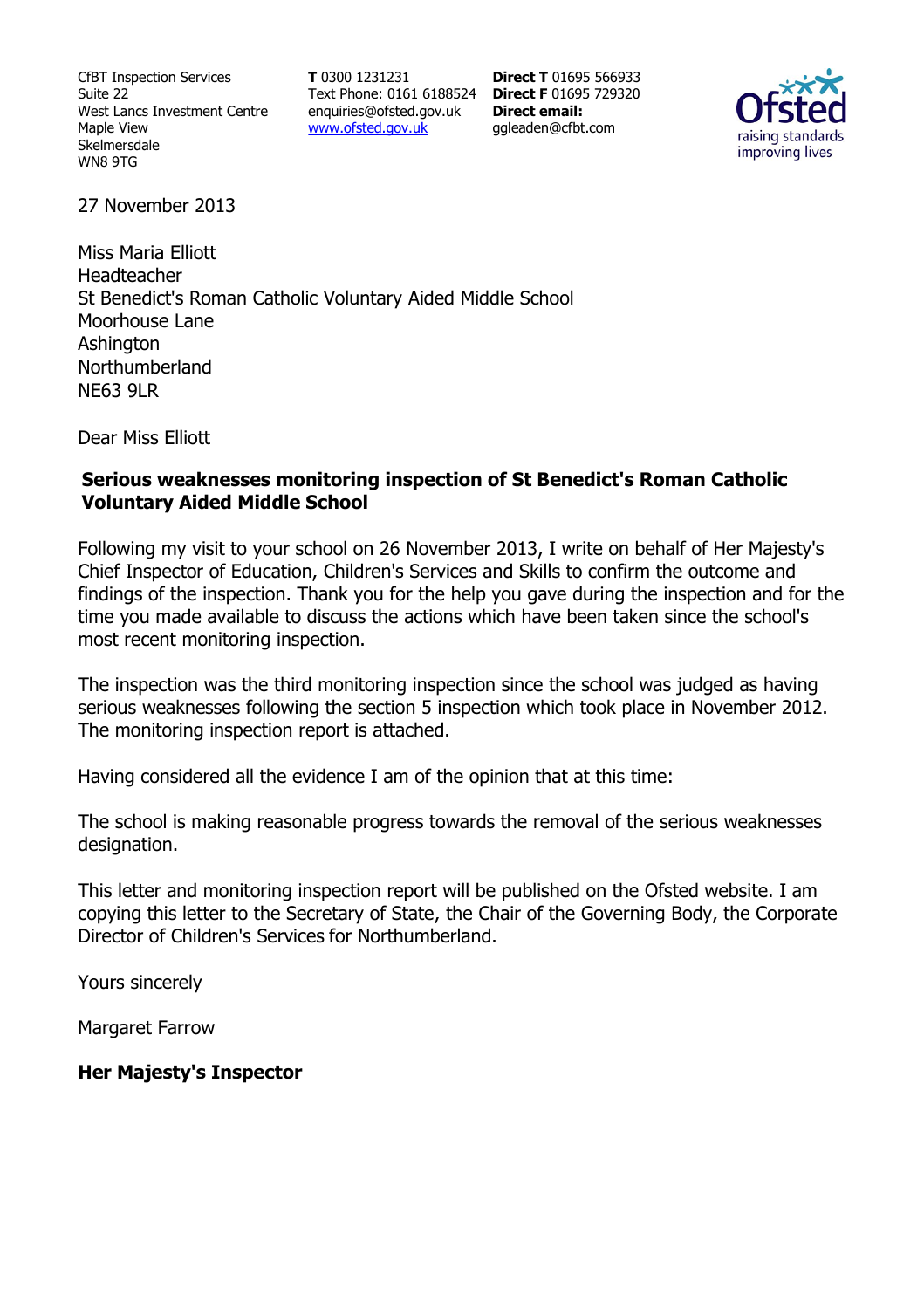

### **The areas for improvement identified during the inspection which took place in November 2012**

- **IMPROVE THE GUALARY OF THE 10 IMPROVE THE VIOLET IN THE IMPROVE THE VIOLEY** progress and raise their achievement by:
	- revising how staff are allocated to teaching groups to reduce the impact of nonspecialist teaching
	- assessing the performance of all teachers in the subject to identify where improvements are needed and setting targets for individual staff to improve
	- providing training to improve teachers' subject knowledge, assessment methods and understanding of the levels at which pupils are working
	- insisting that staff have higher expectations of pupils' work and output in lessons
	- expecting staff to mark pupils' work regularly so that they discover errors in pupils' working methods and understanding
	- providing more practical resources and problem-solving activities so that pupils are able to work out things for themselves.
- Increase the proportion of good and better teaching in other subjects by:
	- improving the accuracy with which teachers assess pupils' learning so that they have the correct expectation of what all groups of pupils can do and especially provide good challenge for the most able
	- ensuring that the needs of the less-able pupils are well understood and that appropriate methods are used to develop their confidence to succeed by providing work that allows them to get on with their work at a good rate and find out things for themselves.
- **IMPROVE leadership and management by:** 
	- training and supporting the head of mathematics so that he has a good understanding of how to set and check targets to improve performance in the subject
	- supporting the head of mathematics to manage the work of non-specialist teachers
	- improving the rigour of school leaders' lesson observations by focusing on how well all groups of pupils learn and make progress during lessons rather than on what teachers do
	- ensuring that work in pupils' books guides judgements of the quality of teaching over time and checking work regularly to ensure pupils make consistently good progress in all their learning
	- developing governors' understanding of all data about pupils' performance, including published data, and of the school's procedures for checking on progress so that the governing body is able to robustly challenge the school over performance in different subjects and that of different groups of pupils.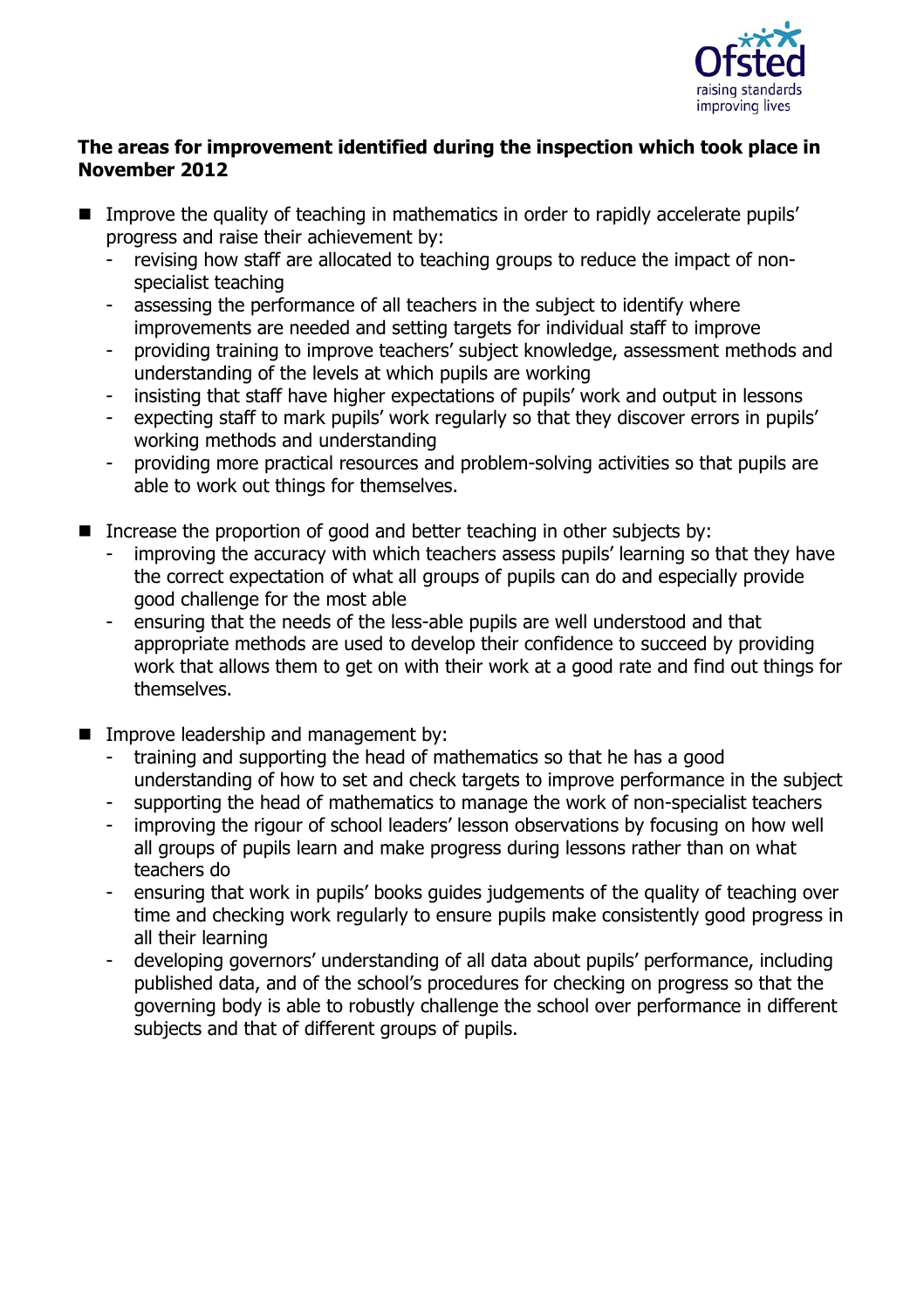

## **Report on the third monitoring inspection on 26 November 2013**

## **Evidence**

The inspector met with the executive headteacher, a group of senior and middle leaders, representatives of the governing body including the Chair, the Director of Catholic Education from the Diocese of Hexham and Newcastle, a senior leader from the local authority's school improvement service and a group of pupils. The inspector scrutinised documents relating to the school's review of progress towards actions in the school action plan, information about the work of governors and pupils' achievements across the school. She also carried out four lesson observations; three of which were joint observations with the headteacher and deputy headteacher. During lesson observations the senior leaders and inspector looked at pupils' work books.

# **Context**

There has been a change in headship of the school since the second monitoring inspection. The previous executive headteacher, who was also headteacher of St Aidan's a local Roman Catholic First school, has rescinded this additional role. She has been replaced by a headteacher from St Mary's Roman Catholic primary school in South Tyneside.

## **The quality of leadership in and management of the school**

Good communication and joint work between the previous and current headteacher from the latter part of the summer term 2013 has guaranteed no pause in the drive to move the school from the serious weakness designation. The headteacher's uncompromising and decisive leadership has resulted in a tightly refocused improvement programme. There is evidence that the steps collectively taken are having a continued, positive impact on the quality of teaching and on pupils' progress over time. In 2013, Year 6 pupils' attainment in reading and writing was above average and improved to average in mathematics.

Careful, regular assessment of pupils' achievements in lessons and checking of this information against pupils' end-of-year targets show that the rate of progress pupils make in lessons is accelerating. This is because more teachers are using the information about pupils' current levels of ability to plan varied tasks that move them on quickly. Leaders know there is still some way to go to ensure all pupils achieve their best, particularly the most able. They are aware that some teachers are still giving all pupils the same work. This means work is sometimes too easy for higher ability pupils. In-school training and teachers' visits to St Mary's to see good and outstanding teaching is helping teachers to understand better how to plan lessons that meet pupils' varied needs. Refocused pupil progress meetings between teachers and leaders and the more regular assessments of pupils' work are helping to identify pupils at risk of falling behind more quickly so that additional support and small-group work can be provided to help pupils catch up.

Governors have continued to improve their effectiveness in holding leaders to account for the actions being taken to improve the school, through regular training, scrutiny of their